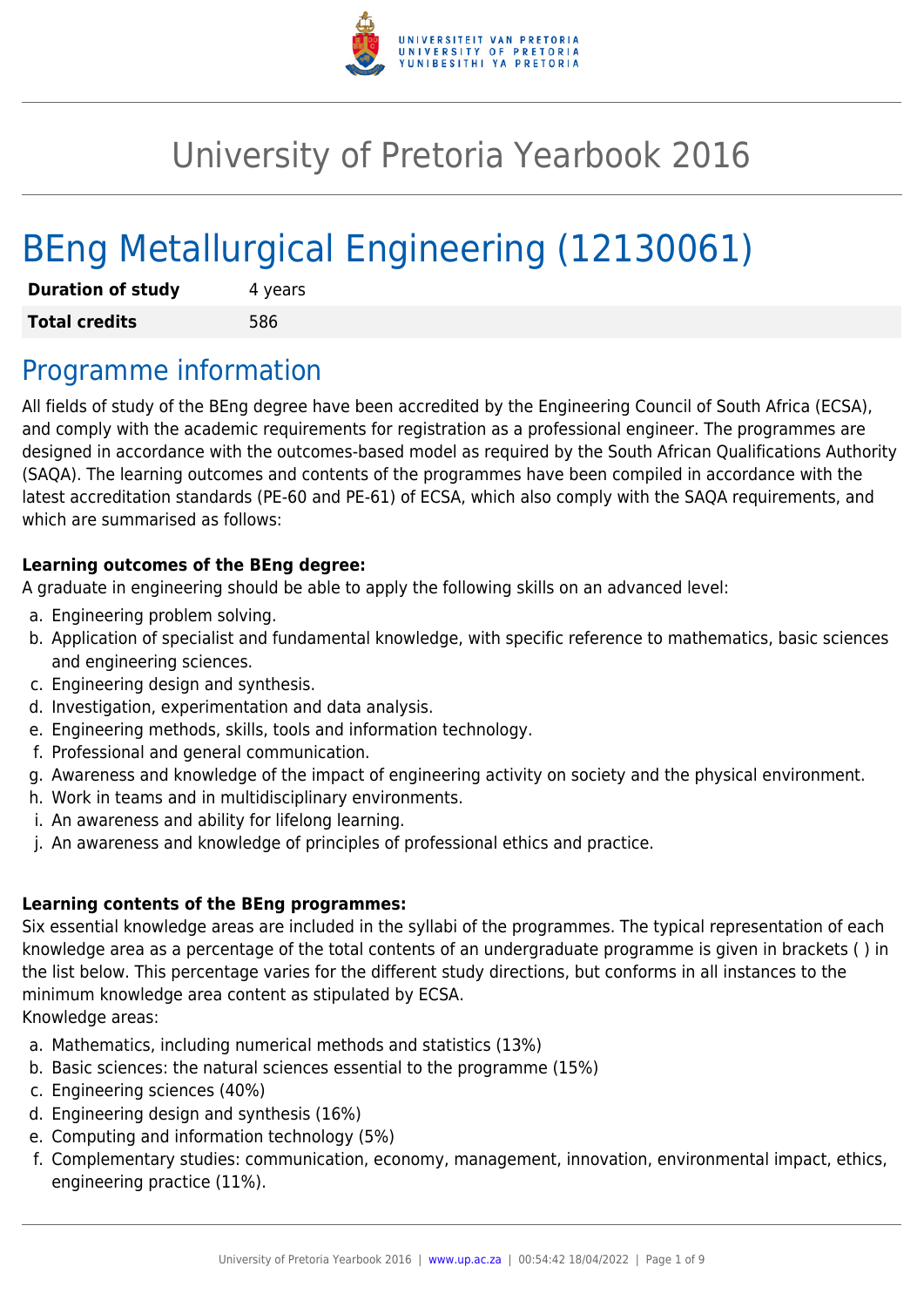

# Admission requirements

- In order to register NSC/IEB/Cambridge candidates must comply with the minimum requirements for degree studies as well as with the minimum requirements for the relevant study programme.
- Life Orientation is excluded when calculating the APS.
- Grade 11 results are used in the provisional admission of prospective students.
- A valid National Senior Certificate (NSC) with admission to degree studies is required.
- Minimum subject and achievement requirements, as set out below, are required. On first-year level a student has a choice between Afrikaans and English as language medium. In certain cases, tuition may be presented in English only, for example in electives, where the lecturer may not speak Afrikaans or in cases where it is not economically or practically viable.
- Provisional admission to the four-year programme in the School of Engineering is only guaranteed if a prospective student complies with ALL the requirements below.

### **Note**

Candidates who do not comply with the minimum requirements, set out above, but who have obtained a minimum APS of 30, an achievement level of 5 for English or Afrikaans, 6 for Mathematics and 5 for Physical Science, will be considered for provisional admission to either the four-year programme or the ENGAGE programme based on the results of the compulsory NBT.

 Admission to ENGAGE in the School of Engineering will be determined by the results of the NBT, NSC results, an achievementlevel of 5 in Mathematics and 4 in Physical Science, as well as an achievement level of 4 in Afrikaans or English, together with an APS of 25.

Students may apply directly to be considered for the ENGAGE programme.

| Minimum requirements for 2016 |  |  |  |              |  |                                                                                                              |                  |  |  |  |            |  |
|-------------------------------|--|--|--|--------------|--|--------------------------------------------------------------------------------------------------------------|------------------|--|--|--|------------|--|
| Achievement level             |  |  |  |              |  |                                                                                                              |                  |  |  |  |            |  |
| Afrikaans or Engels           |  |  |  | ∥Mathematics |  |                                                                                                              | Physical Science |  |  |  | <b>APS</b> |  |
|                               |  |  |  |              |  | [\NSC/IEB  HIGCSE  AS-Level  A-Level  NSC/IEB  HIGCSE  AS-Level  A-Level  NSC/IEB  HIGCSE  AS-Level  A-Level |                  |  |  |  |            |  |
| ll5                           |  |  |  |              |  |                                                                                                              |                  |  |  |  | lB∗        |  |

\* A-Level: C-symbols for Mathematics, Physics and Chemistry will be considered for admission provinding the required APS has been obtained.

# Other programme-specific information

With a few exceptions, most modules offered at the School of Engineering are semester modules having credit values of either 8 or 16.

A student may be permitted by the Dean, on recommendation of the relevant head of the department, to register for an equivalent module in an alternate semester, although the module is normally offered to the student's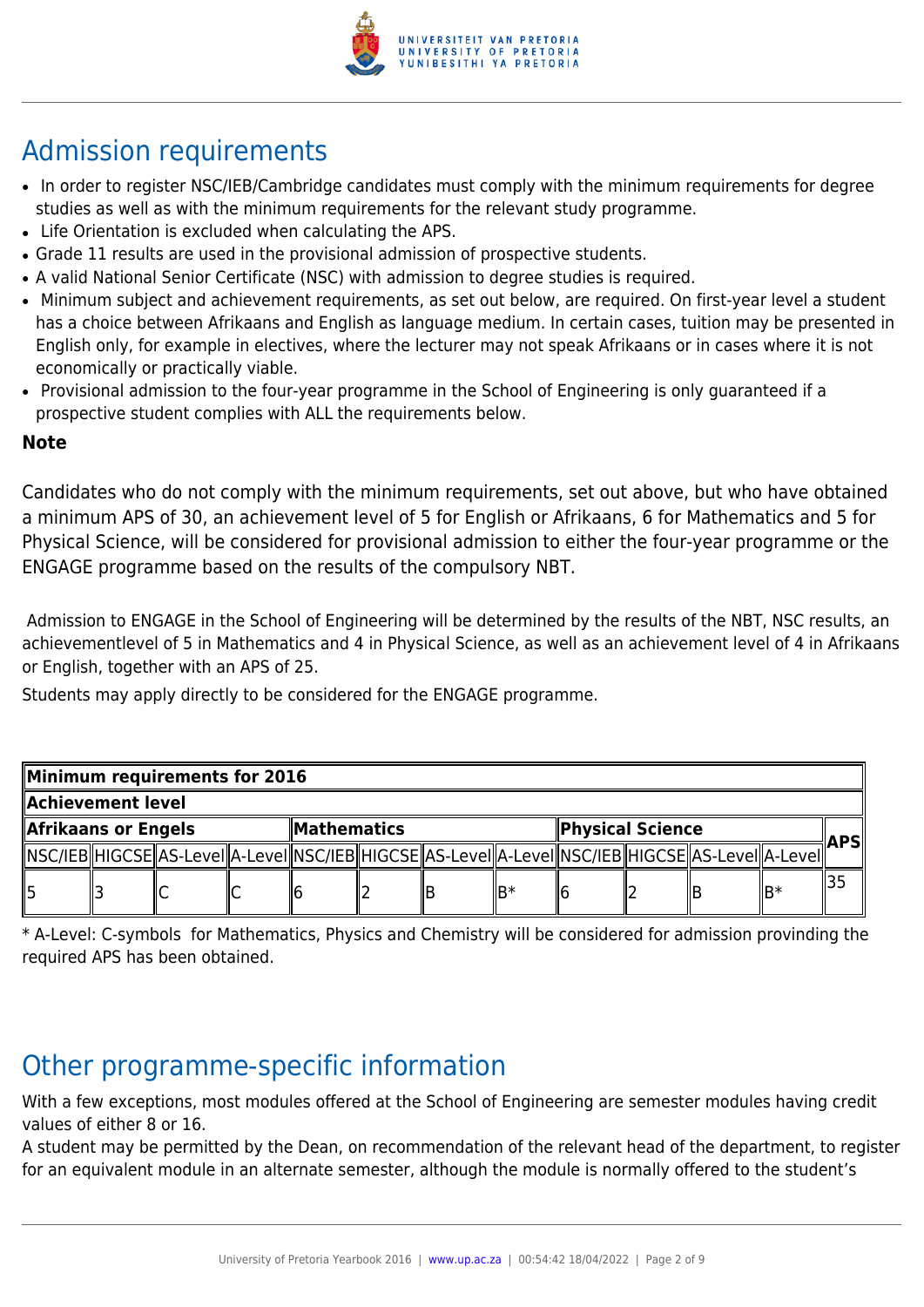

group in another semester, and providing that no timetable clashes occur.

#### **Please note**:

- 1. Students who did not pass SWK 122 Mechanics 122 in their first year of study can take the module in the first semester of the following year.
- 2. All students are required to successfully complete JCP 2013, Community-based project 203 as part of the requirements for the BEng degree. A student may register for the module during any of the years of study of the programme, but preferably not during the first or the final year of study.
- 3. Students registered for Chemical Engineering who have passed CBI 311, receive credit for CBI 410.
- 4. Mechanical Engineering: For the Aeronautical Option, the themes of both the Design and the Project must be aeronautical-related.
- 5. Offering of electives depends on the availability of resources and industry support.

## Promotion to next study year

#### **Promotion to the second semester of the first year and to the second year of study (Eng. 14)**

- a. A new first-year student who has failed in all the prescribed modules of the programme at the end of the first semester, is excluded from studies in the School of Engineering. A student who is registered for the Engineering Augmented Degree Programme and has passed only 8 credits will also be excluded.
- b. A student who complies with all the requirements of the first year of study, is promoted to the second year of study.
- c. A student who has not passed at least 70% of the credits of the first year of study after the November examinations, must reapply for admission should he/she intend to proceed with his/her studies. Application on the prescribed form must be submitted to the Student Administration of the School of Engineering not later than 11 January. Late applications will be accepted only in exceptional circumstances after approval by the Dean. Should first-year students be readmitted, conditions of readmission will be determined by the Admissions Committee.
- d. Students who have not passed all the prescribed modules at first year level (level 100), as well as students who are readmitted in terms of Faculty Regulations must register for the outstanding first-year level (level-100) modules.
- e. A student who is repeating his or her first year, may, on recommendation of the relevant heads of department and with the approval of the Dean, be permitted to enroll for modules of the second-year of study in addition to the first-year modules which he or she failed, providing that he or she complies with the prerequisites for the second-year modules and no timetable clashes occur. Students on the ENGAGE programme may, following the same procedure, be permitted to enrol for level-200 modules in addition to the level-100 modules which he/she failed providing that he/she complies with the prerequisites for the modules at 200-level and no timetable clashes occur. On recommendation of the relevant head of department and with special permission from the Dean, permission may be granted to exceed the prescribed number of credits. The total number of credits which may be approved may not exceed the normal number of credits per semester by more than 16 credits.
- f. Students in Computer, Electrical and Electronic Engineering, who fail a first-year module for the second time, forfeit the privilege of registering for any modules of an advanced year of study.

#### **Please note:**

i. From the second year of study each student should be in possession of an approved calculator. It is assumed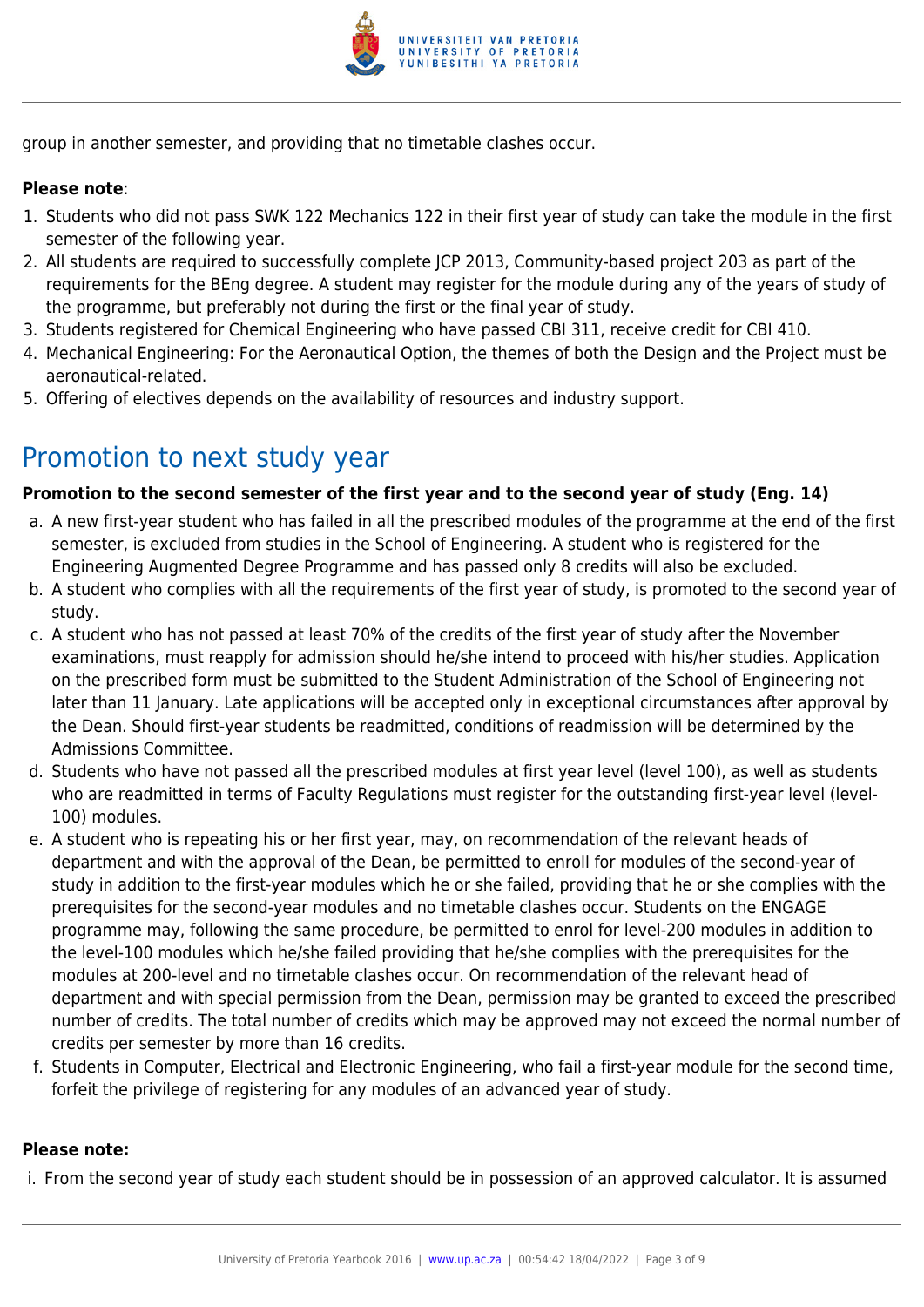

that each student will have easy access to a personal computer.

ii. Students who intend transferring to Mining Engineering, must familiarise themselves with the stipulations set out in the syllabi of PWP 121 Workshop practice 121.

#### **Promotion to the third year of study of the Four-year Programme, as well as to the third and the fourth years of study of the ENGAGE Programme. In case of the fourth year of study of the ENGAGE Programme, the words "first", "second" and "third" must be substituted with the words "second", "third" and "fourth" respectively. (Eng. 15)**

- a. A student who complies with all the requirements of the second year of study, is promoted to the third year of study.
- b. A student must pass all the prescribed modules at first year level (level 100) before he or she is admitted to any module at third year level (level 300).
- c. A student who is repeating his or her second year must register for all the second-year modules still outstanding. Such a student may, on recommendation of the relevant head of department and with the approval of the Dean, be permitted to enroll for modules of the third year of study in addition to the secondyear modules which he or she failed, providing that he or she complies with the prerequisites for the thirdyear modules and no timetable clashes occur. On recommendation of the relevant head of department, and with special permission from the Dean, permission may be granted to exceed the prescribed number of credits. The total number of credits which may be approved may not exceed the normal number of credits per semester by more than 16 credits.
- d. Students in Computer, Electrical and Electronic Engineering who fail a second-year module for the second time forfeit the privilege of registering for any modules of the third year of study.
- e. Students who intend transferring to Mining Engineering must familiarise themselves with the stipulations set out in the syllabi of PWP 120 Workshop practice 120, as well as PPY 317 Practical training 317.

#### **Promotion to the fourth year of study of the Four-year Programme, as well as to the fifth year of study of the ENGAGE Programme. In case of the fifth year of study of the ENGAGE Programme, the words "second", "third" and "fourth" must be substituted with the words "third", "fourth" and "fifth" respectively. (Eng. 16)**

- a. A student who complies with all the requirements of the third year of study is promoted to the fourth year of study. A student who does not comply with all the requirements but who is able to register for all outstanding modules in order to complete the degree programme, may at registration be promoted to the fourth year of study.
- b. A student must pass all the prescribed modules of the second year of study, before he or she is admitted to any module of the fourth year of study.
- c. A student who has not passed all the prescribed modules of the third year of study, must register for the outstanding modules. A student may be admitted by the Dean, on the recommendation of the head of department concerned, to modules of the fourth year of study, in addition to the outstanding third-year modules, provided that he or she complies with the prerequisites of the fourth-year modules and no timetable clashes occur. The total number of credits per semester for which a student registers may not exceed the normal number of credits per semester by more than 16 credits. In exceptional cases, the Dean may, on recommendation of the relevant head of department, permit a student to exceed the above limit.
- d. Students in Computer, Electrical and Electronic Engineering who fail a third-year module for the second time, forfeit the privilege of registering for any modules of the fourth year of study.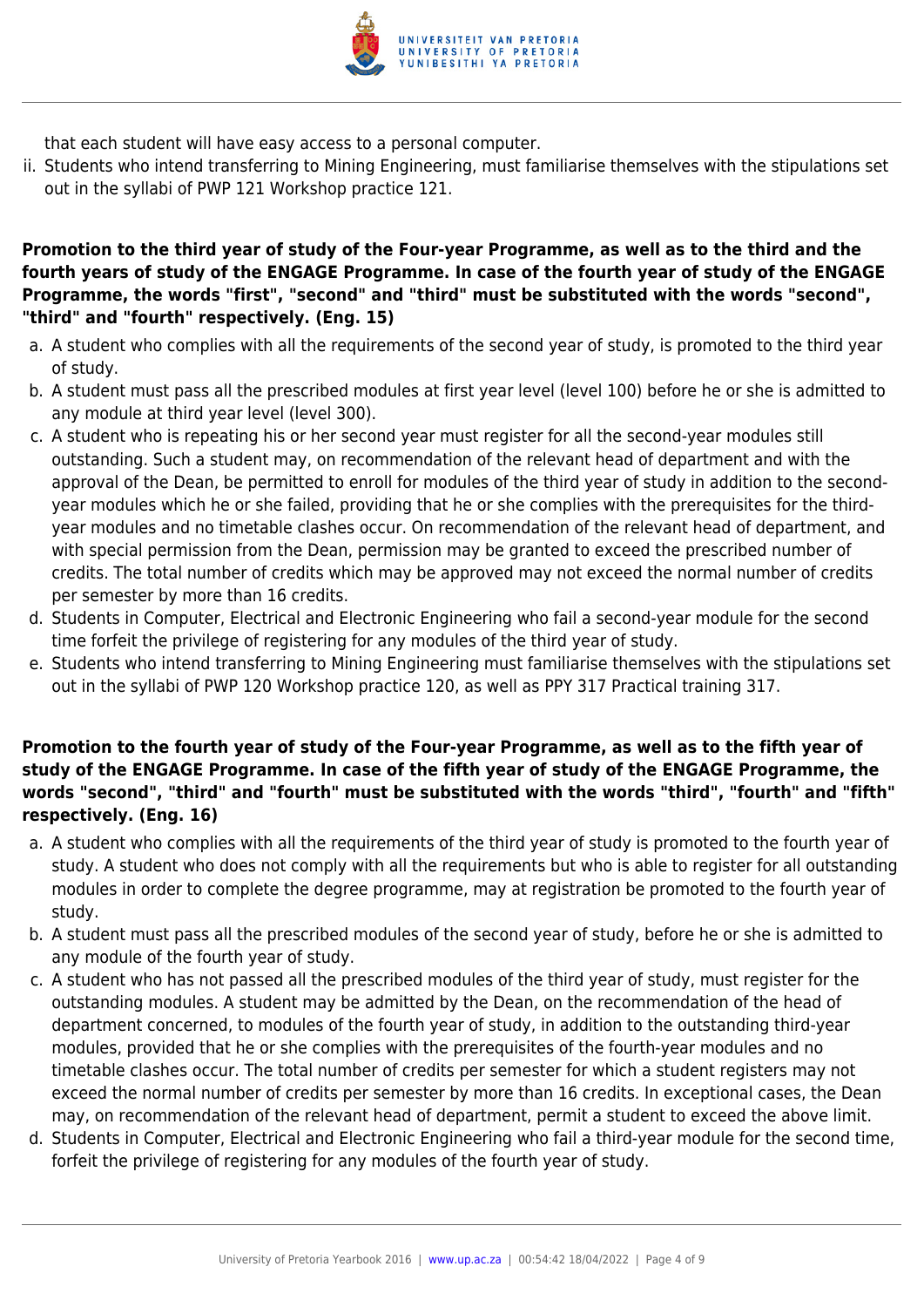

# Pass with distinction

- a. A student graduates with distinction if:
- i. no module of the third or fourth year of study of the four year programme or of the fourth or fifth year of the ENGAGE programme was repeated and a weighted average of at least 75% was obtained in one year in all the modules of the final year of study; and
- ii. the degree programme was completed within the prescribed four years for the four year programme and within the prescribed five years of the ENGAGE programme.
- b. Exceptional cases to the above will be considered by the Dean.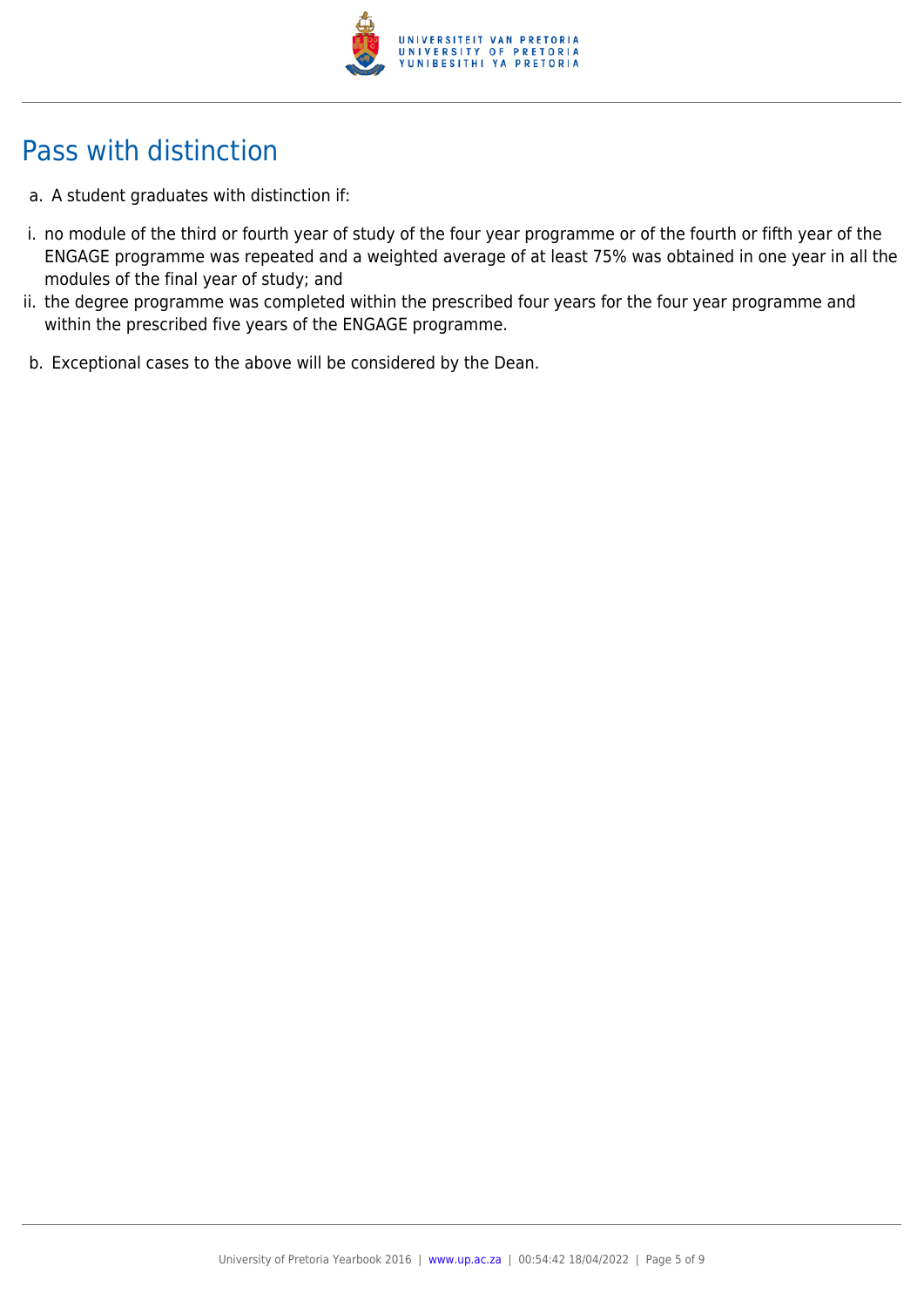

## Curriculum: Year 1

#### **Minimum credits: 144**

### **Fundamental modules**

[Academic orientation 112](https://www.up.ac.za/yearbooks/2016/modules/view/UPO 112) (UPO 112) - Credits: 0.00

### **Core modules**

[General chemistry 171](https://www.up.ac.za/yearbooks/2016/modules/view/CHM 171) (CHM 171) - Credits: 16.00 [Electricity and electronics 122](https://www.up.ac.za/yearbooks/2016/modules/view/EBN 122) (EBN 122) - Credits: 16.00 [Physics 176](https://www.up.ac.za/yearbooks/2016/modules/view/FSK 176) (FSK 176) - Credits: 16.00 [Graphical communication 110](https://www.up.ac.za/yearbooks/2016/modules/view/MGC 110) (MGC 110) - Credits: 16.00 [Materials science 113](https://www.up.ac.za/yearbooks/2016/modules/view/NMC 113) (NMC 113) - Credits: 16.00 [Mechanics 122](https://www.up.ac.za/yearbooks/2016/modules/view/SWK 122) (SWK 122) - Credits: 16.00 [Calculus 158](https://www.up.ac.za/yearbooks/2016/modules/view/WTW 158) (WTW 158) - Credits: 16.00 [Workshop practice 121](https://www.up.ac.za/yearbooks/2016/modules/view/WWP 121) (WWP 121) - Credits: 6.00 [Humanities and social sciences 110](https://www.up.ac.za/yearbooks/2016/modules/view/HAS 110) (HAS 110) - Credits: 8.00 [Humanities and social sciences 120](https://www.up.ac.za/yearbooks/2016/modules/view/HAS 120) (HAS 120) - Credits: 8.00 [Mathematics 164](https://www.up.ac.za/yearbooks/2016/modules/view/WTW 164) (WTW 164) - Credits: 16.00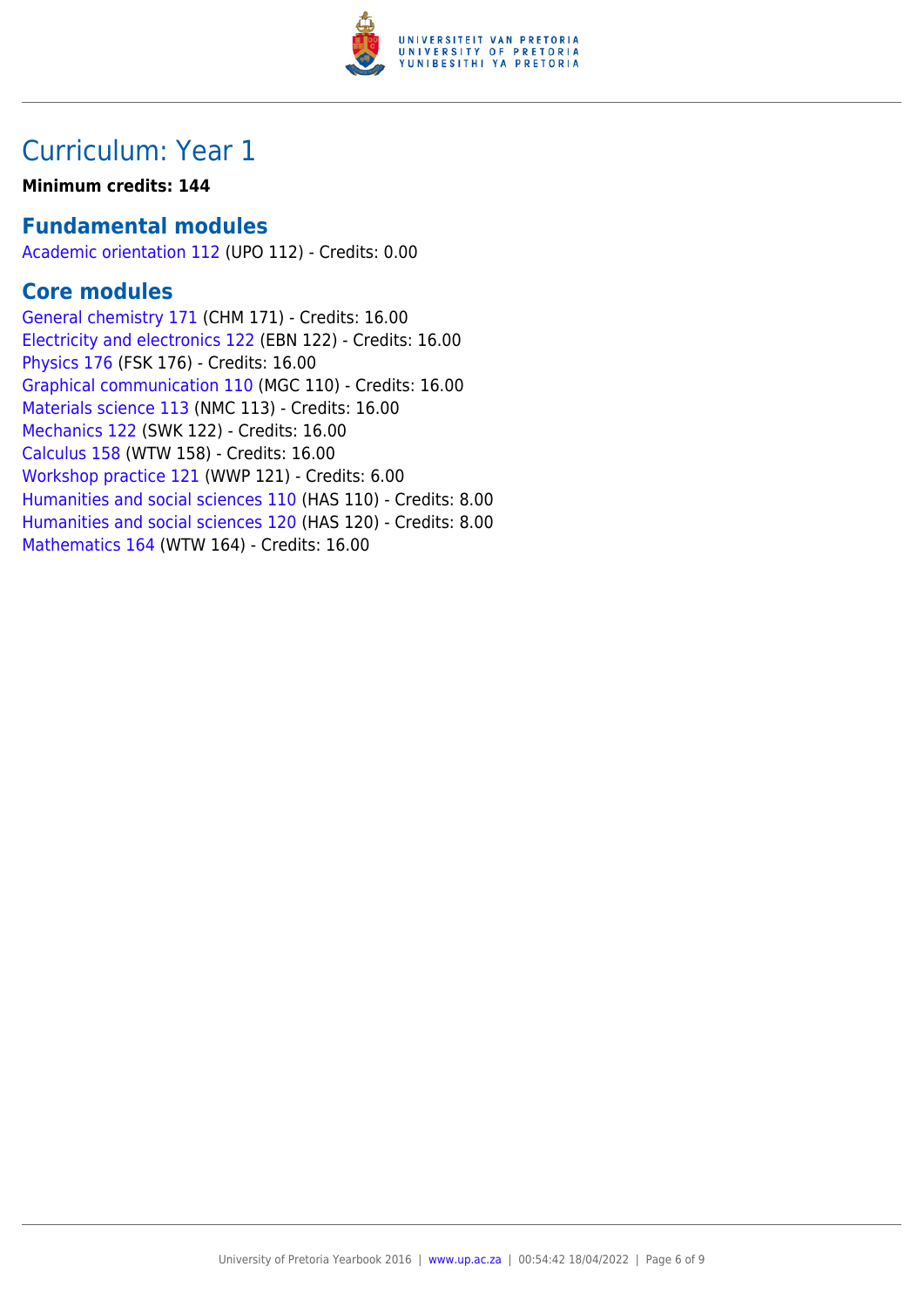

### Curriculum: Year 2

#### **Minimum credits: 162**

### **Core modules**

[Engineering statistics 220](https://www.up.ac.za/yearbooks/2016/modules/view/BES 220) (BES 220) - Credits: 8.00 [Electrical engineering 221](https://www.up.ac.za/yearbooks/2016/modules/view/EIR 221) (EIR 221) - Credits: 16.00 [Mineralogy 210](https://www.up.ac.za/yearbooks/2016/modules/view/GMI 210) (GMI 210) - Credits: 16.00 [Community-based project 203](https://www.up.ac.za/yearbooks/2016/modules/view/JCP 203) (JCP 203) - Credits: 8.00 [Dynamics 210](https://www.up.ac.za/yearbooks/2016/modules/view/MSD 210) (MSD 210) - Credits: 16.00 [Materials science 223](https://www.up.ac.za/yearbooks/2016/modules/view/NMC 223) (NMC 223) - Credits: 16.00 [Process thermodynamics 220](https://www.up.ac.za/yearbooks/2016/modules/view/NPT 220) (NPT 220) - Credits: 16.00 [Mathematics 238](https://www.up.ac.za/yearbooks/2016/modules/view/WTW 238) (WTW 238) - Credits: 16.00 [Differential equations 256](https://www.up.ac.za/yearbooks/2016/modules/view/WTW 256) (WTW 256) - Credits: 8.00 [Calculus 258](https://www.up.ac.za/yearbooks/2016/modules/view/WTW 258) (WTW 258) - Credits: 8.00 [Numerical methods 263](https://www.up.ac.za/yearbooks/2016/modules/view/WTW 263) (WTW 263) - Credits: 8.00 [Programming and information technology 213](https://www.up.ac.za/yearbooks/2016/modules/view/MPR 213) (MPR 213) - Credits: 18.00 [Professional and technical communication 210](https://www.up.ac.za/yearbooks/2016/modules/view/NJJ 210) (NJJ 210) - Credits: 8.00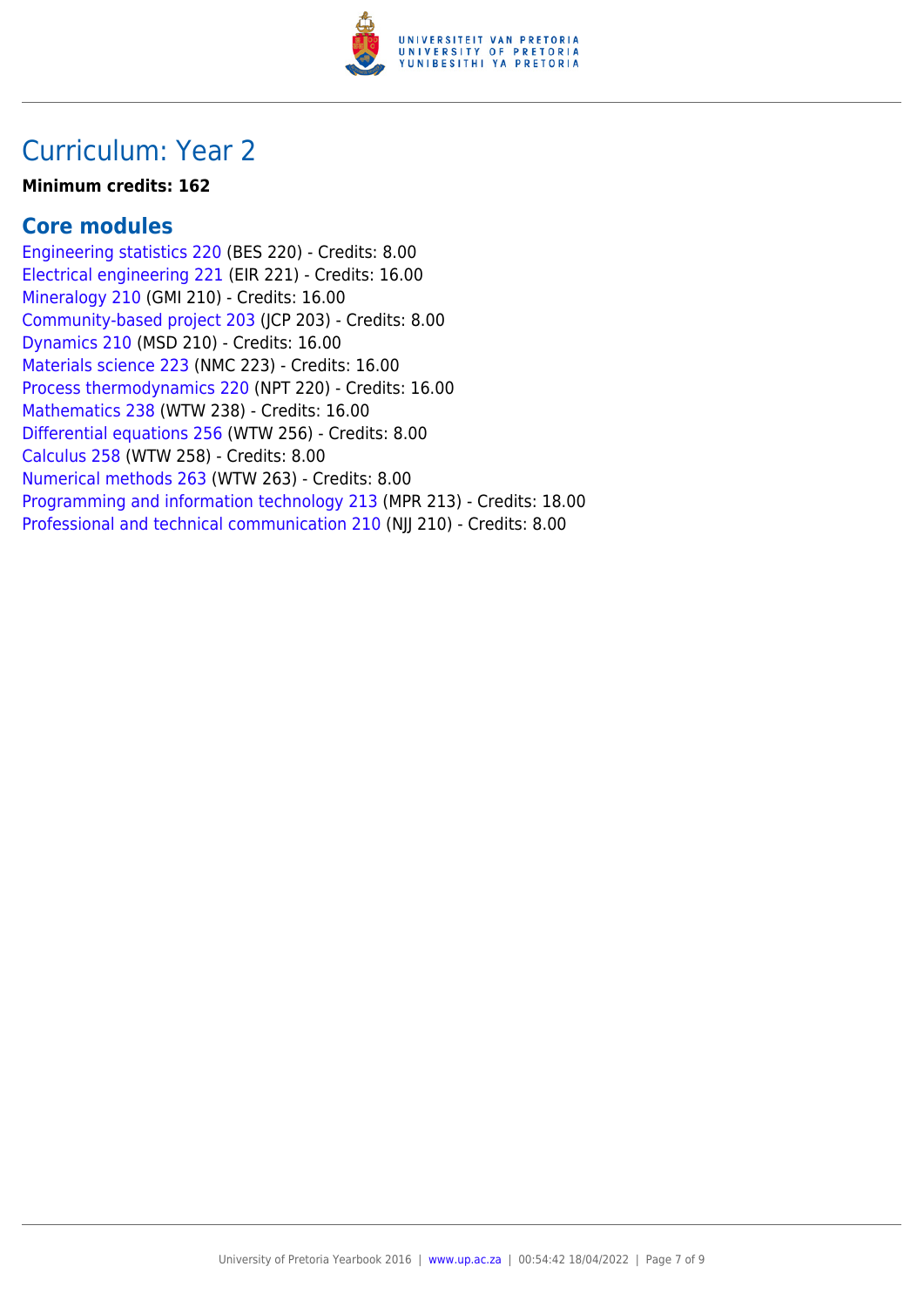

### Curriculum: Year 3

#### **Minimum credits: 144**

### **Core modules**

[Mechanical metallurgy 320](https://www.up.ac.za/yearbooks/2016/modules/view/NMM 320) (NMM 320) - Credits: 16.00 [Pyrometallurgy 321](https://www.up.ac.za/yearbooks/2016/modules/view/NPM 321) (NPM 321) - Credits: 16.00 [Industrial training 316](https://www.up.ac.za/yearbooks/2016/modules/view/NPY 316) (NPY 316) - Credits: 16.00 [Refractory materials 321](https://www.up.ac.za/yearbooks/2016/modules/view/NVM 321) (NVM 321) - Credits: 8.00 [Thermofluids 310](https://www.up.ac.za/yearbooks/2016/modules/view/MTV 310) (MTV 310) - Credits: 16.00 [Hydrometallurgy 322](https://www.up.ac.za/yearbooks/2016/modules/view/NHM 322) (NHM 322) - Credits: 16.00 [Materials science 313](https://www.up.ac.za/yearbooks/2016/modules/view/NMC 313) (NMC 313) - Credits: 16.00 [Electrochemistry 310](https://www.up.ac.za/yearbooks/2016/modules/view/NEC 310) (NEC 310) - Credits: 16.00 [Minerals processing 310](https://www.up.ac.za/yearbooks/2016/modules/view/NMP 310) (NMP 310) - Credits: 16.00 [Excursions 320](https://www.up.ac.za/yearbooks/2016/modules/view/NEX 320) (NEX 320) - Credits: 8.00 [Engineering management 310](https://www.up.ac.za/yearbooks/2016/modules/view/BSS 310) (BSS 310) - Credits: 8.00 [Engineering activity and group work 320](https://www.up.ac.za/yearbooks/2016/modules/view/MIA 320) (MIA 320) - Credits: 8.00